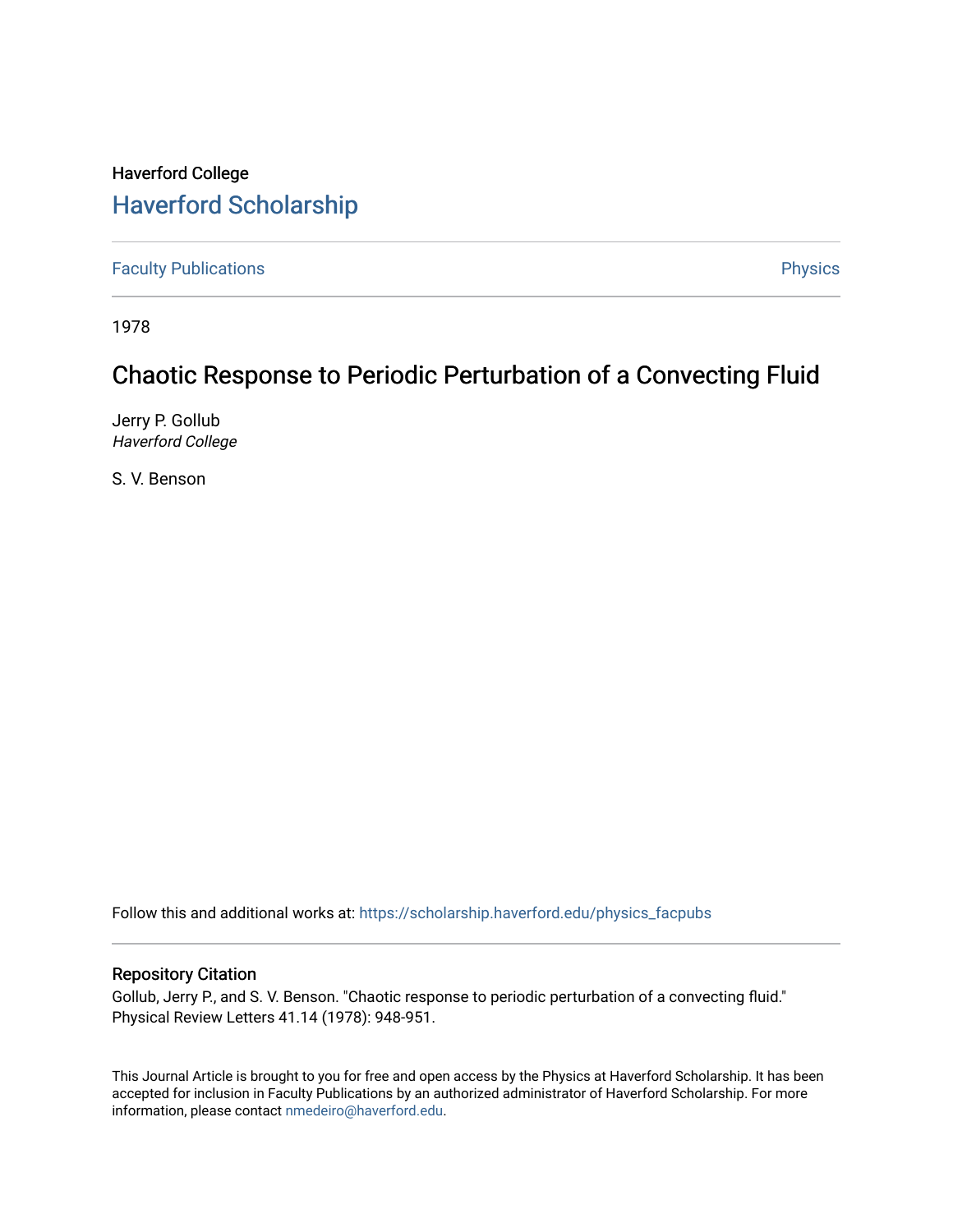#### Chaotic Response to Periodic Perturbation of a Convecting Fluid

J., P. Gollub and S. V. Benson

Physics Department, Haverford College, Haverford, Pennsylvania 19041

(Received 31 July 1978)

We have observed a chaotic response to a small periodic thermal perturbation in timedependent Rayleigh-Bénard convection. The induced noise shows a threshold in the driving amplitude, and occurs when the driving frequency nearly equals the frequency difference between two spontaneous oscillatory modes. The behavior for time-independent boundary conditions is qualitatively similar to that of a fourteen-mode model recentl studied by Curry.

A number of recent investigations have been concerned with the onset of turbulence in classical fluid systems. Two cases which have been studied extensively are Rayleigh-Bénard convecstudied extensively are naybeigh-beild d convet<br>tion<sup>1, 2</sup> and Taylor vortex flow.<sup>3</sup> In previous experiments on time-varying flows the boundary conditions have been time independent. $4$  Here we describe a study of time-dependent convection in a fluid layer whose lower boundary could be perturbed by a small periodic temperature modulation. We find that this perturbation induces nonperiodic motion when its frequency nearly equals the difference between two spontaneous natural frequencies and its amplitude exceeds a threshold. The generation of chaotic convective motion by a periodic perturbation has not been previously predicted or observed. We have also observed several new phenomena in the absence of modulation which are similar to the behavior of a generalized Lorenz model recently studied by Curry.<sup>5</sup>

Our experiments utilized a rectangular fluid cell of interior dimensions  $16\times28$  mm<sup>2</sup> by 8 mm high containing water at about 70'C where the Prandtl number<sup>1</sup> is 2.5. The vertical temperature difference  $\Delta T$  across the layer was controlled to a long-term stability of about  $0.1\%$  $(10^{-3} \text{ K})$  by means of resistive heaters and ac feedback techniques. In addition,  $\Delta T$  could be modulated by as much as  $0.4\%$  (5 mK) with negligible noise in the bandwidth of interest (0.01- 0.3 Hz).

In order to study the dynamical state of the fluid, the velocity component parallel to the 28 mm cell edge was measured locally (using laser Doppler techniques) as a function of the relative Ray leigh number<sup>1</sup>  $R/R_c = \Delta T/\Delta T_c$ , where  $\Delta T_c$ = 37.3 mK is the temperature difference at which convection begins in an infinite layer of the same thickness. When the velocity field was time independent  $(R/R_c < 20)$ , we used a computer-controlled scanning technique to determine that the flow pattern consists of two convective rolls whose axes are parallel to the 16-mm cell edge.

This pattern persists throughout the time-dependent regimes in an average sense. When the velocity was time dependent, we sampled it sequentially up to 8192 times at intervals of 1-2 s, and used standard discrete fast-Fourier-tr ansform techniques to obtain power spectra of the local fluid velocity.

Before describing the effect of modulating the boundary temperature, we summarize the behavior of this system with stationary boundary conditions. For  $1 \le R/R_c < 20$  the fluid is convecting but the velocity field is everywhere time independent. There are three distinct time-dependent regimes which overlap in Rayleigh number, as shown in Fig. 1. For  $20 < R/R_c < 39.8$  the velocity field can be strictly periodic, as indicated by a power spectrum containing a single frequency



FIG. 1. Frequencies of peaks in the velocity power spectrum as a function of Bayleigh numbers. The symbols are explained in the text.

948 01978 The American Physical Society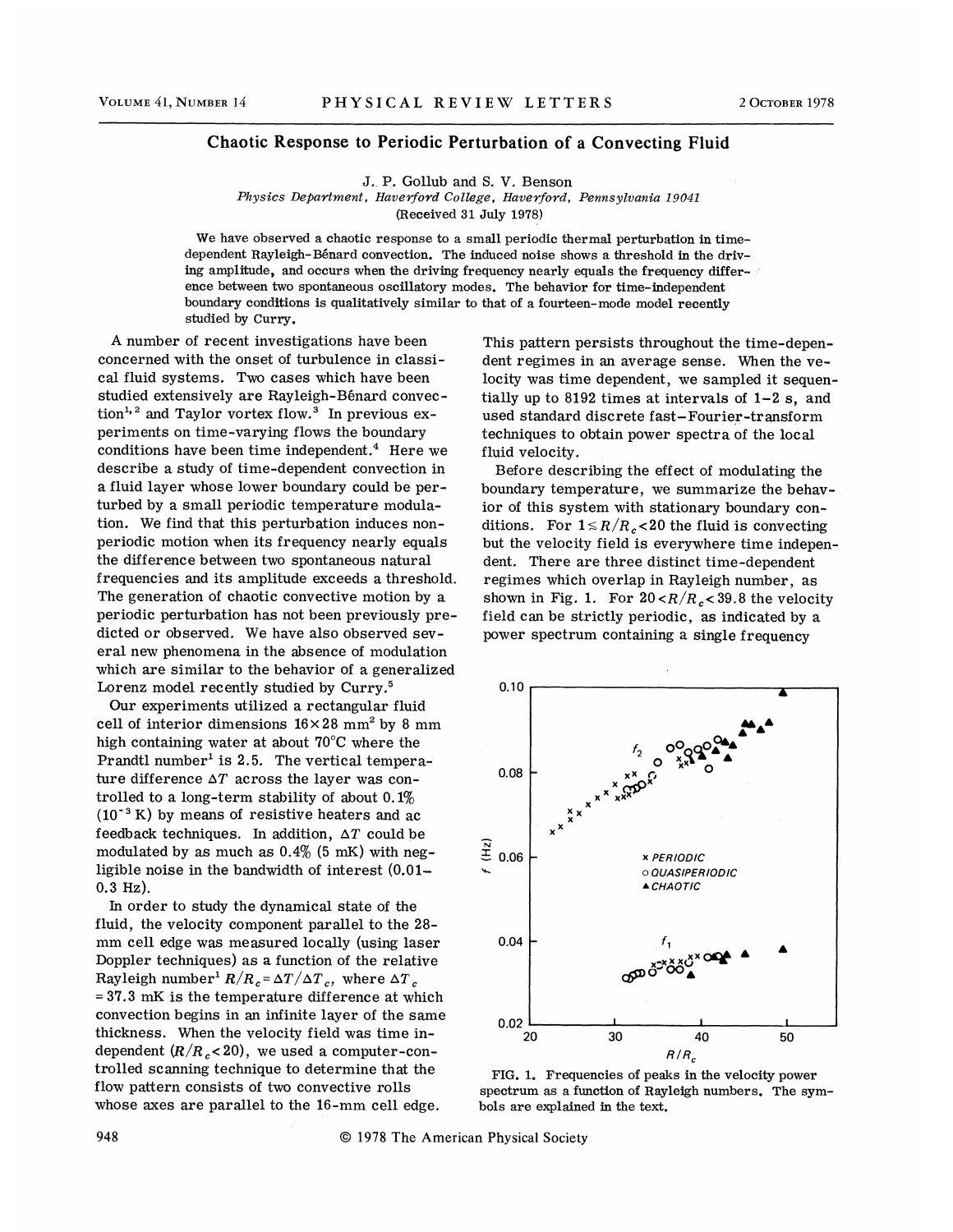and its harmonics. For  $31.3 \times R/R_c < 41.9$  a quasiperiodic state with two incommensurate frequencies occurs. Finally, a chaotic state with broadband spectral noise occurs for  $R/R_c > 38.2$ . In the domains of overlap between these regimes, the state is determined by initial conditions in a manner which is difficult to control. The crosses denote the frequencies of peaks in spectra containing only a single fundamental component, whereas the circles come from spectra containing two incommensurate frequencies. Even when broadband noise is present, the peaks are usually discernible, and these points are plotted as solid triangles. The accuracy of the frequency measurements is better than  $0.1\%$ , and so the variability apparent in Fig. 1 must be intrinsic to the fluid system.

Although not shown in Fig. 1, a large subharmonic of frequency  $\frac{1}{2}f_2$  appears discontinuously in the spectrum when  $R/R_c \ge 29$ . This transition is quite obvious in the time domain as well (Fig. 2), and exhibits hysteresis of approximately 1 in  $R/R_c$ . We have plotted the frequency  $f<sub>2</sub>$  in Fig. 1 even when the subharmonic was dominant.

We now describe the effect of a small periodic modulation  $( $5 \text{ mK}$ )$  of the lower boundary temperature on the time-dependent flows. A chaotic response is induced by the perturbation if the mean value of  $R/R_c$  is above 37 and the frequency of the perturbation lies in a narrow band near  $f_2$ <br>-f<sub>1</sub>. Three spectra illustrating this effect are shown in Fig. 3. The velocity power spectrum at  $R/R_c = 37.9$  in the absence of any modulation is given in Fig. 3(a). The system is in a periodic state with spectral peaks at frequencies  $\frac{1}{2} f_2$ where  $p$  is any positive integer. The frequency  $f<sub>1</sub>$  is not spontaneously present for the initial conditions of this experiment. The effect of a small modulation of the boundary temperature is to in. duce additional peaks in the spectrum at  $f_m$  and



FIG. 2. Time dependence of the  $x$  component of the local fluid velocity, showing the presence of the subharmonic  $\frac{1}{2} f_2$  when  $R/R_c \ge 29$ .

sums and differences of  $f_m$  with the naturally present frequencies. The peaks in Fig. 3(b) can be written (to an accuracy of 0.02%) as  $f_{\rho,q}$  $\frac{1}{2}pf_2+qf_m$  where p and q are integers. For example, the lowest-frequency peak in Fig. 3(b) corresponds to  $p = 1$  and  $q = -1$ . The low-order peaks are the largest ones, as one would expect for a nonlinear mixing process, and those for which  $|q| = 1$  dominate when the amplitude of modulation is small.

When the amplitude of modulation  $A$  (half of the peak-to-peak value) exceeds a threshold which is a function of (mean) Rayleigh number, broadband noise appears in the spectrum with finite intensity as shown in Fig.  $3(c)$ . The transition to the noisy state occurs at  $A = 3.2$  mK for  $R/R_c = 37.9$  and A = 3.9 mK for  $R/R_c$  = 37.3 with hysteresis of about



FIG. 3. Velocity power spectra showing induced noise for  $R/R_c = 37.9$  as the amplitude A of the periodic thermal perturbation is increased: (a) The boundary conditions are time independent, and only the natural frequency  $\frac{1}{2}f_2$  and its harmonics are present. (b) Here  $A = 3.14$  mK, and additional sharp peaks are induced (see text). (c) Here  $A = 4.86$  mK, and broadband noise is present in the spectrum. The frequency of modulation is 0.0465 Hz. The logarithmic vertical scale should be noted.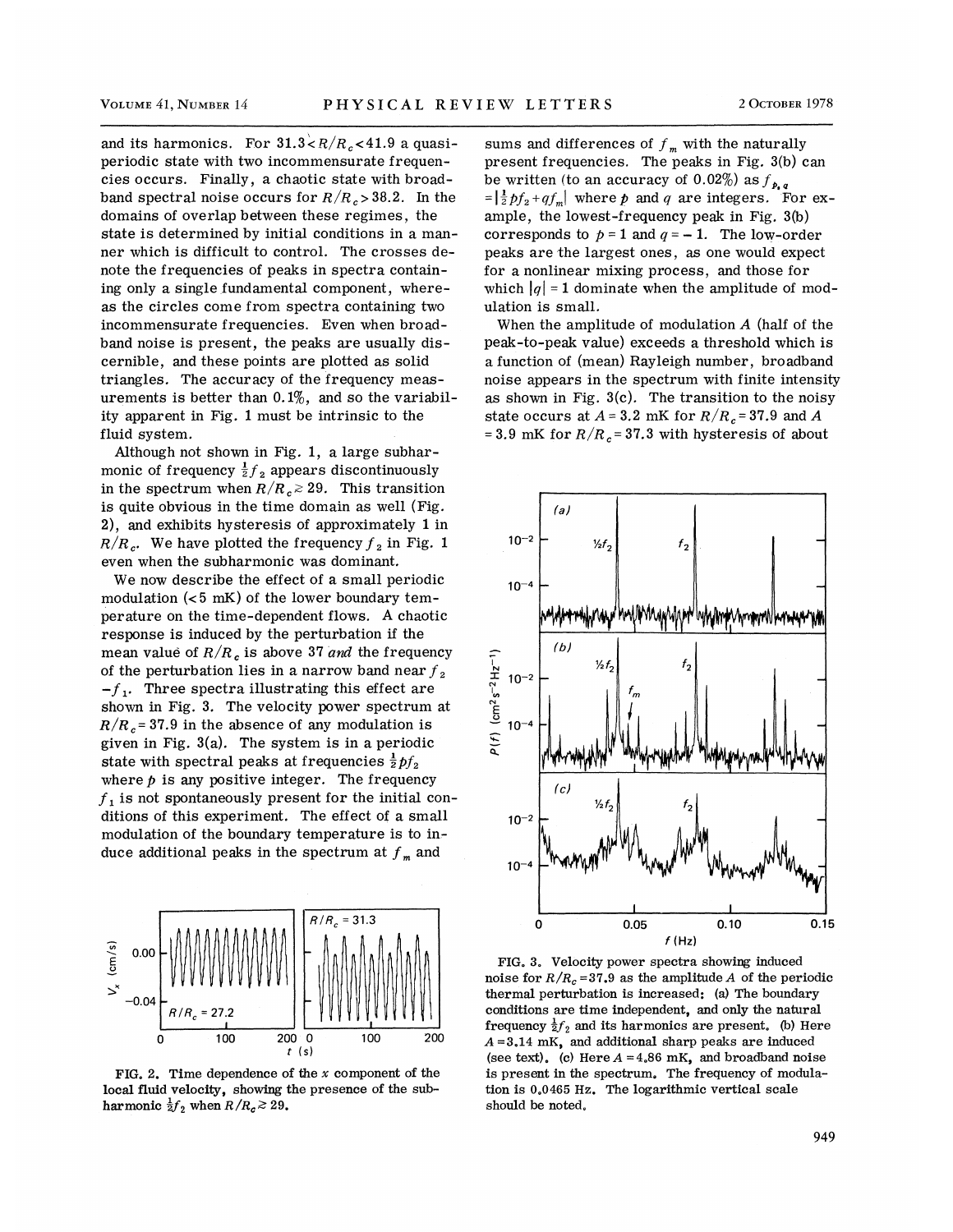0.3 mK. At no time during the experiment does  $R/R$ , exceed the value 38.2 at which noise could occur in the absence of modulation. This would require a modulation amplitude of at least 11 mK at  $R/R_c = 37.9$  and 34 mK at  $R/R_c = 37.3$ .

We quantified the intensity of the induced noise by integrating the spectra with the discrete peaks subtracted out. The variation of noise power with modulating frequency  $f_m$  is shown in Fig. 4 for fixed  $R$  and  $A$ . The transition to the noisy state is apparently discontinuous and exhibits detectable hystersis when  $f_m$  is varied, just as is the case when  $A$  is varied. The band of frequencies  $f_m$  which can induce noise is centered at 0.0465 Hz, and  $f_2$  was measured to be 0.0821 Hz in these experiments. We note that  $f_2 - f_m$  is equal to  $f_1$ , to within the accuracy with which  $f_1$  can be obtained from Fig. 1 (using the crosses near  $R/R_c$ = 37.9). Apparently, the system is most responsive to a perturbation that can mix with the mode at frequency  $f_2$  to generate the mode at  $f_1$ . There is also a response to our largest available perturbation (A = 5 mK) at  $f_m = 0.0357$  Hz $\approx$   $f_1$  yielding spectra similar to Fig. 3(b).

All of the above phenomena persist down to  $R/$  $R_c$ =37, but the intensity of the induced noise decreases smoothly with decreasing  $R$ ,  $A$  and  $f_m$ held constant. For  $R/R_c < 37$ , sharp components are induced, but broadband noise is not. It is likely that the noise could still be induced for  $R/$  $R_c$  < 37 by increasing A.

Our observations may be relevant to several recent developments in the theory of dynamical systems. They suggest the applicability to fluid dynamics of a theorem due to Newhouse, Ruelle, and Takens,<sup>6</sup> which implies that under certain



FIG. 4. Induced noise power (obtained by integrating the spectra with sharp peaks removed) as a function of the frequency of the perturbation, for fixed amplitude  $A = 4.8$  mK and  $R/R_c = 37.9$ .

conditions a quasiperiodic flow with three or more independent frequencies may be unstable with respect to chaotic flows and hence unobservable. We find experimentally that whether a chaotic flow is induced by varying the Rayleigh number, or the amplitude or frequency of the perturbation, only two distinct frequencies are observable prior to the chaotic transition. However, no detailed theory incorporating thermal modulation is available.

The behavior of this system in the absence of modulation is similar to that of a numerical model investigated recently by Curry.<sup>5</sup> The model considers the interaction of a set of fourteen Fourier modes in the spirit originally proposed by Lorenz.<sup>7</sup> We expect a relatively small number of modes to be appropriate to our geometry because the horizontal dimensions are not much larger than the layer thickness.<sup>8</sup> Curry's model shows the following sequence of phenomena: a Hopf bifurcation to a closed orbit in phase space (periodic state); a bifurcation in which stability is transferred to a periodic orbit with half the frequency; bifurcation to an attracting torus (quasiperiodic state); coexistence of both period ic and quasiperiodic attractors for different initial conditions but the same  $R$ ; and a strange attractor (chaotic state) of the type first discovered by Lorenz. We observe apparently similar phenomena experimentally, and in the same order. Although no quantitative comparison with this model has been made, the similarity supports the hypothesis that the onset of turbulence can sometimes be described by a nonlinear model with. a relatively small number of coupled modes. Furthermore the frequency selectivity of the chaotic response to a small periodic perturbation provides new evidence that only a small number of modes are involved in the transition to turbulence in this system.

We thank Lewis J. Thomas and Joshua Socolar for substantial experimental assistance, and H. L. Swinney for extremely fruitful discussions. This work was supported by grants to Haverford College from the National Science Foundation and the Research Corporation.

<sup>1</sup>G. Ahlers and R. P. Behringer, Phys. Rev. Lett.  $40$ , 712 (1978), and to be published.

 $^{2}P$ . Bergé and M. Dubois, Opt. Commun. 19, 129 (1976); R. M. Clever and F. H. Busse, J. Fluid Mech.